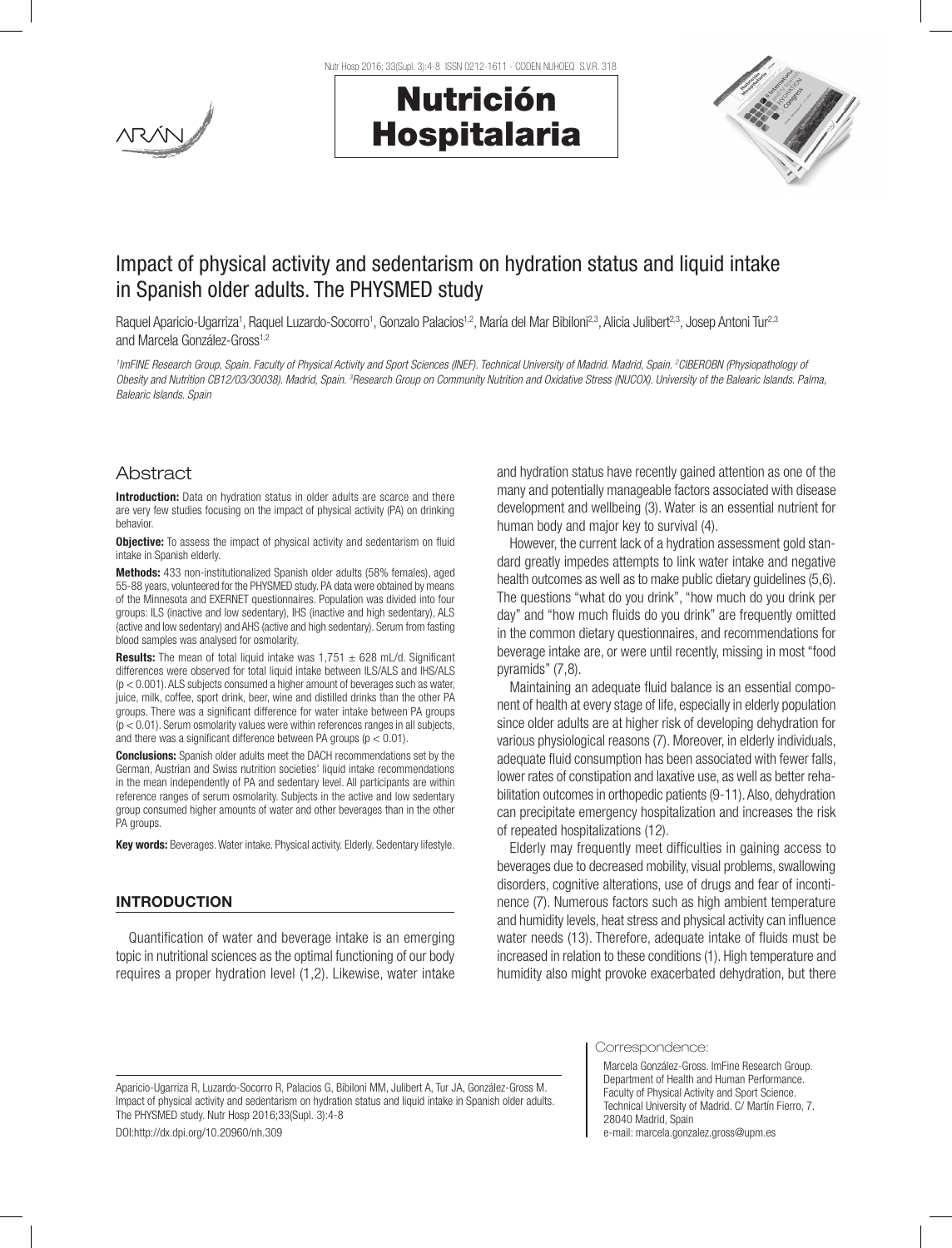is limited information about the effects of seasonality and climate on water intake (14).

The benefits of regular physical activity (PA) on health and disease prevention are well recognized (15). PA reduces both morbidity and mortality and can minimize the physiological effects of an otherwise sedentary lifestyle increasing the active lifespan (16,17). On the other hand, prolonged sitting has emerged as a risk factor for early mortality and has deleterious health effects. Nevertheless, sedentarism has not been included in the past in studies about physical activity (17). In spite of the powerful benefits of PA and optimal hydration status, there are only a few studies analysing together fluid intake, PA and sedentarism in elderly population. Hence, these parameters are a key point to define public health recommendations.

The aim of this study was to assess the impact of physical activity and sedentarism on fluid intake in Spanish older adults.

#### **METHODS**

# STUDY DESIGN, SAMPLE AND ETHICS

The present study was based on a cross-sectional multicenter study aiming at identifying cardiovascular risk factors in sedentary and active elderly subjects. The survey was conducted from April 2013 to May 2014 in Madrid and Majorca (Spain). Participants were voluntaries recruited at health centers, sport federations, sport facilities and municipal clubs located at Madrid and Majorca. A total of 433 subjects, 186 male (43%) and 247 females (57%) aged 55 to 88 years old were included in this study. The exclusion criteria were age under 55, being institutionalized, suffering from a physical or mental illness that would have limited their participation in the physical fitness tests or their ability to respond to the questionnaires, or drug intake for clinical research.

All measurements at each institution were conducted according to the survey protocol. The study was performed according to the principles established in the Declaration of Helsinki and approved by the Ethical Committee of the Technical University of Madrid. Written informed consent was obtained from all participants.

#### HYDRATION QUESTIONNAIRE

A hydration questionnaire was developed by the Research Group based on food-frequency and eating habits questionnaires published in the literature (18,19), taking into account the modern beverage market.

The questionnaire is divided into two parts. The first part includes questions about the different types of fluids consumed one day before the questionnaire was filled out. The second part records the fluid intake during a normal week for each beverage type. The beverages included were: water, juice, soft drinks, diet drinks, milk, shake, coffee, tea or infusions, sport drinks, beer, wine and distilled drinks.

# PHYSICAL ACTIVITY AND SEDENTARISM ASSESSMENT

PA was assessed by means of two validated self-reported questionnaires; the Minnesota Leisure Time Physical Activity Questionnaire measuring the activity during the previous year, and the EXERNET questionnaire, both of them validated for the Spanish population (20-22).

The Minnesota questionnaire includes diverse physical activities and participants are asked about PA duration, weekly and monthly frequencies. Time for each activity was expressed in minutes per day (min/d). On the other hand, the Exernet Questionnaire included four questions about regular physical activity duration, time spent walking, time spent doing housework and time spent sitting per day. All questions were bounded and answers included six options which were classified as less than 1 hour, between 1 and 2 hours, between 2 and 3 hours, between 3 and 4 hours, between 4 and 5 hours and more than 5 hours. The only exception was for regular physical activity duration. All activities were recorded in min/day.

In order to compare between different levels of PA and sedentarism, our population was classified in 4 groups: inactive and low sedentary (ILS), inactive and high sedentary (IHS), active and low sedentary (ALS) and active and high sedentary (AHS) taking into account cluster analyses set by Aparicio-Ugarriza et al. (23).

# SERUM OSMOLARITY

Fasting blood samples were collected from each participant by standard venipuncture on vacuum Vacutainer® tubes in Madrid and Palma (Majorca), at the biochemical laboratory of the High Sports Council, Madrid, Son Espases Hospital and University of the Balearic Islands, Palma (Majorca), respectively. Serum was separated in 1 mL eppendorfs and was processed to analyse osmolarity using an osmometer Osmo Station OM-6050 (Menarini Diagnostics, Florence, Italy,  $CV \leq 1\%$ ).

## STATISTICAL ANALYSIS

Descriptive values are shown as mean  $\pm$  standard deviation. One-way ANOVA was performed to analyse the differences between serum osmolarity, total liquid intake and beverages consumption and *post hoc* analyses were conducted with Bonferroni adjustment according to the PA and sedentarism groups (ALS, AHS, IHS and ILS).

All analysis were performed using the Statistical Package for Social Science software (SPSS, version 21.0;SPSS, Chicago, IL, USA) and values of  $p < 0.05$  were considered to be statistically significant.

#### RESULTS

Table I includes descriptive characteristics of the sample split by sex. Males were heavier and taller than females  $(p < 0.01)$  and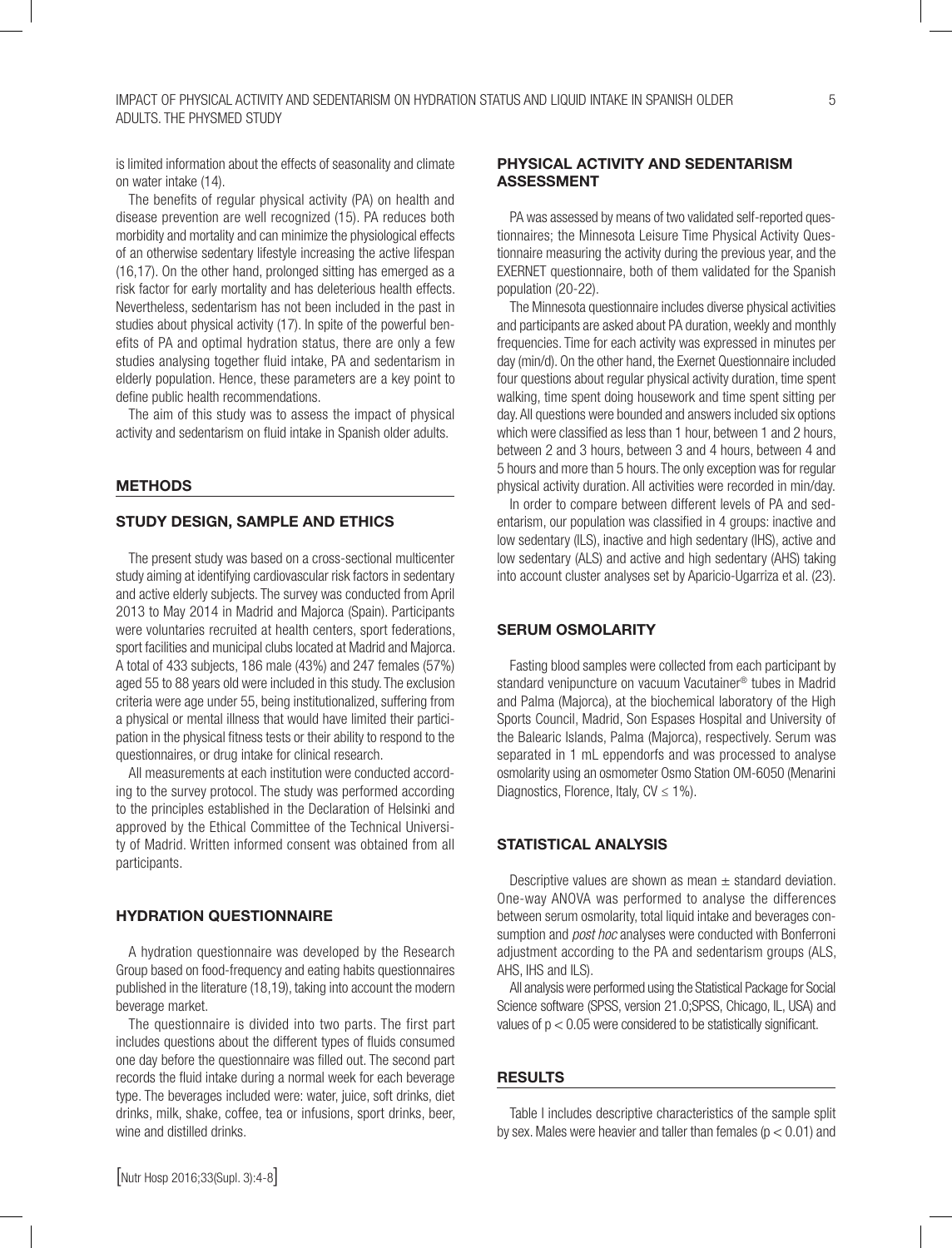|                             | Male ( $n = 186$ ) | Female ( $n = 247$ ) | p      |
|-----------------------------|--------------------|----------------------|--------|
| Age (years) *               | $65.4 \pm 6.6$     | $67.5 \pm 6.6$       | < 0.01 |
| Height (cm) *               | $170.2 \pm 6.6$    | $156.6 \pm 5.6$      | < 0.01 |
| Weight (kg) *               | $79.9 \pm 10.8$    | $65.4 \pm 10.4$      | < 0.01 |
| BMI (kg/cm <sup>2</sup> ) * | $27.5 \pm 3.1$     | $26.7 \pm 4.3$       | < 0.05 |
| City <sup>†</sup>           |                    |                      |        |
| Madrid                      | 78 (49.1)          | 122 (49.4)           | N.S.   |
| Mallorca                    | 108(58.1)          | 125 (50.6)           |        |
| Serum osmolarity (mOsm/L)*  | $289.25 \pm 5.25$  | $289.17 \pm 4.46$    | N.S    |

Table I. Descriptive characteristics of the study sample<sup>1,2</sup>

<sup>1</sup>Results are expressed as follows: \*mean  $\pm$  SD; <sup>†</sup>n (%).

2 Significant differences between sex by one way ANOVA test. N.S.: non significant.

had a higher BMI ( $p < 0.05$ ). No differences by sex were observed for mean serum osmolarity.

Figure 1 shows serum osmolarity according to PA groups. All subjects were within reference ranges of serum osmolarity and significant differences were found between PA groups (p < 0.01). After Bonferroni's adjustment, there was a significant difference between IHS and ALS ( $p < 0.05$ ). The mean higher serum osmolarity was obtained for ALS group (290.97 mOsm/L).

Figure 2 shows the mean  $(\pm$  SD) total liquid intake per day consumed according to PA groups. The ALS group and AHS group consumed 2,056.2  $\pm$  679.6 mL/d and 1,899.9  $\pm$  633.4 mL/d, respectively. On the other hand, the mean of total liquid intake was 1,647.8  $\pm$  569.4 mL/d for ILS group and 1,647.5  $\pm$  597.2 mL/d for IHS group. There were significant differences between ALS and ILS groups and also between ALS and IHS groups ( $p < 0.001$ ).

Figure 3 shows the mean beverage consumptions per day divided by PA groups. Water was the beverage most consumed for all PA groups and there were significant differences between them  $(p < 0.01)$ . ALS drank more beverages such as water, juice,



#### Figure 1.

Serum osmolarity divided by PA groups. Horizontal lines represent serum osmolarity reference ranges limits. \*a significant difference (level set at p < 0.05) between inactive and high sedentary and active and low sedentary after Bonferroni's adjustment.

milk, coffee, sport drink, beer, wine and distilled drinks than the other PA groups. Significant difference was only observed for water between PA groups ( $p < 0.01$ ). Moreover, AHS showed a trend to consume more soft and light soft drinks, shake and tea than the other PA groups (non-significant values).

#### **DISCUSSION**

The results from this cross-sectional study indicated that the mean of total liquid intake in our sample was high (1,751.3 mL/d, data are not shown) compared with the DACH recommendations set by the German, Austrian and Swiss nutrition societies (DACH) (1,310 mL/d) (24). The ALS group consumed significantly higher amounts of water ( $p < 0.01$ ) and showed a trend of high consumption of other fluids (NS) than the other PA groups. There were differences ( $p < 0.01$ ) in serum osmolarity between PA groups. However, despite these differences, all subjects were within serum osmolarity reference ranges.



### Figure 2.

Mean ( $\pm$ SD) total liquid intake/day (mL/d) according to PA groups. \*\*\*a,b significant differences (level set at  $p < 0.001$ ) between inactive and high sedentary and active and low sedentary.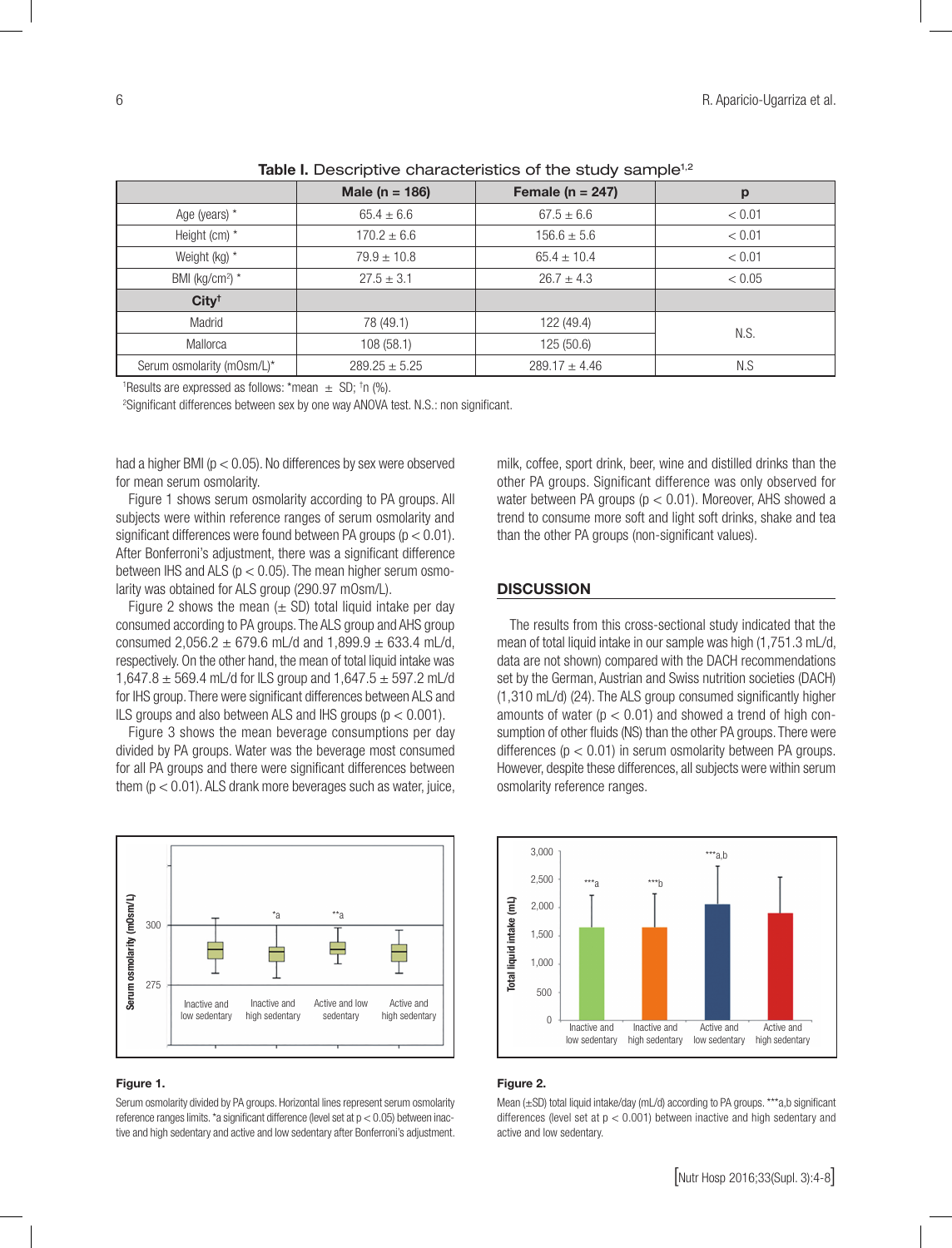

#### Figure 3.

Mean beverage consumptions/day divided by PA groups. \*\*Significant differences ( $p < 0.01$ ) between PA groups for water.

There is no consensus in the literature regarding water and beverage intake recommendations. We compared to the DACH recommendations because they split recommendations into water from beverages and from food specifically for people aged over 65 years. In contrast, the World Health Organization in 2005 (25) recommended 2.2 L/d and 2.9 L/d for females and males, respectively. The European Food Safety Authority in 2010 (26) established 2 L/d for females and 2.5 L/d for males as the total water intake without differentiating into water from food and beverages. Other authors consider that the minimum water intake for drinking water and beverages must range from 1.5-1.8 L/d, although some adaptations are established depending on age, sex and medications (7).

Likewise, the best way of measuring hydration in humans is still a general controversy (27) because there are different methods such as estimates of water balance (thirst rating, total water intake and output or body weight changes), hydration markers (plasma or urine osmolarity) and total body water measurements by bioelectrical impedance or isotope dilution (28). In our study, we measured serum osmolarity as it is closely controlled and rarely varies by more than 2% around a set point of 280-290 mOsm/L (1). According to Jequier et al. (1), a basal mean value of 287 mOsm/L is maintained in well-hydrated individuals. In our sample, the mean of serum osmolarity levels was 289 mOsm/L for both sexes, though a significant difference was obtained between PA groups ( $p < 0.01$ ).

On the other hand, in our study, water was the beverage most consumption in all PA groups and a significant difference was obtained between them ( $p < 0.01$ ) followed by light soft drinks. In their study, Zizza et al. (29) found that water was the most consumption, followed by coffee. De Francisco et al. (30) observed that people with high PA levels drank more fluids compared with those with low PA levels. We found the same patterns in our study since both active groups (ALS and AHS) had higher intakes than both inactive groups.

Furthermore, we found that ALS subjects drank higher amounts of water, juice, milk, coffee, sport drinks, beer, wine and distilled drinks than the other PA groups. Additionally, AHS consumed more soft and light soft drinks, milk shakes and tea than the other PA groups.

## STRENGTHS AND LIMITATIONS

This study has several strengths. One of them was the use of clusters. Clustering of activities produces an alternative approach to summarizing physical activity participation and may provide a helpful methodological development when questionnaires are used to assess physical activity. An additional strength was the use of a specific hydration questionnaire in order to obtain reliable data on water and beverage intake. Moreover, the sampling procedure and the strict standardization of the field work among the cities involved in the study avoided to a great extent the kind of confounding bias.

On the other hand, this study has also several limitations. First, it is directly related to the intrinsic nature of the Exernet Ques